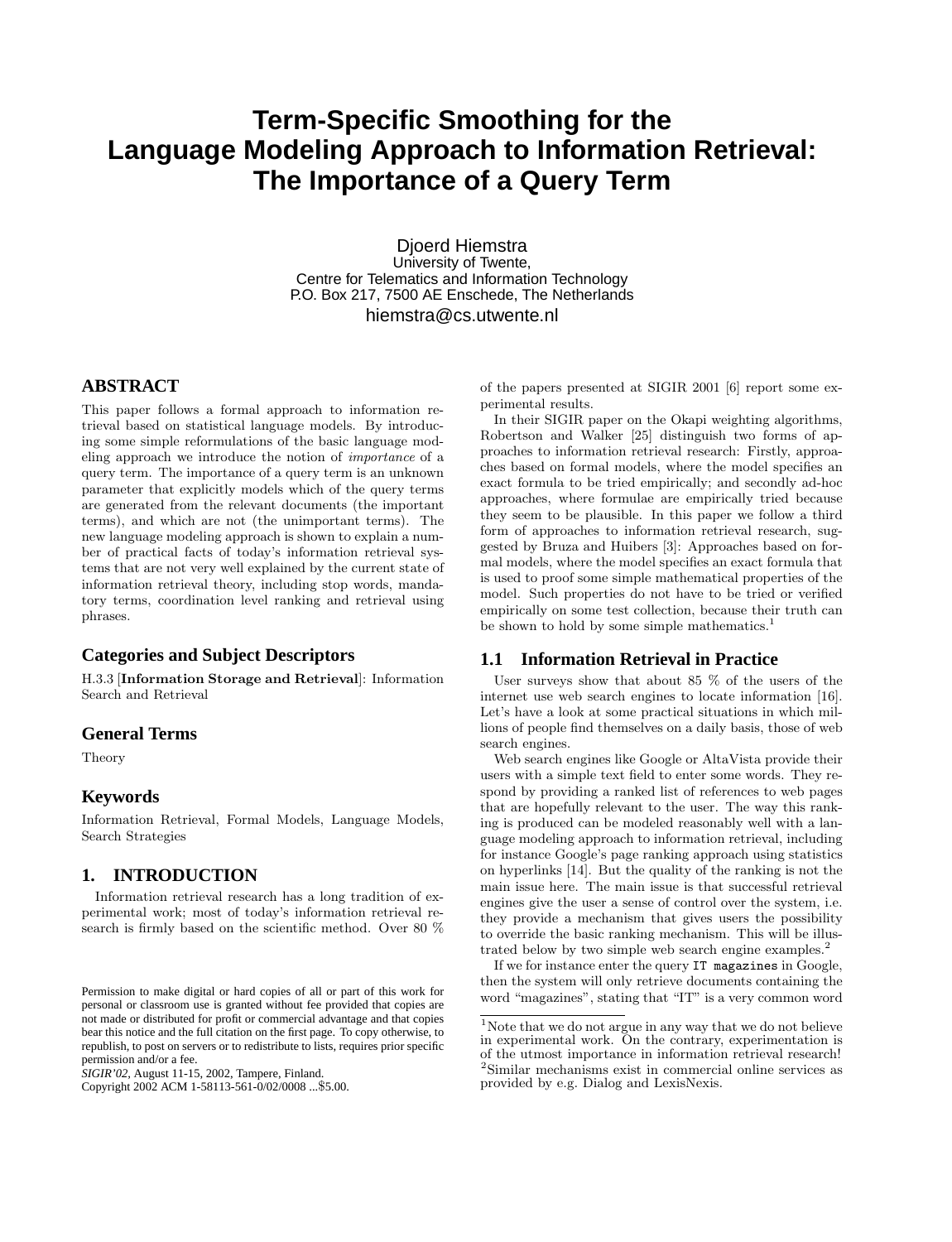that is not included in the search.<sup>3</sup> It makes perfect sense to ignore the word "IT" because it matches virtually every (English) document on the internet. In this case however, it is clearly wrong. But there is no harm done: The proper response of the user is now to search for +IT magazines. By using the  $+$  operator, the user indicates that "IT" is an important word for this search that should not be ignored, even if the search engine would have decided otherwise on the basis of the word's statistics.

As a second example, consider e.g. entering the query compassioned extrovert computers in AltaVista. None of the web pages indexed by the system matches all three words, but the system will retrieve lots of documents that match two words out of three. The top ranked documents however, are documents that match the two words "compassioned" and "extrovert", i.e., many documents about people that possess these qualities, but no computers. This makes perfect sense because the word "computers" is much more frequent than "compassioned" or "extrovert", and it is standard practice to rank documents containing words that occur very frequently in the collection below documents containing infrequent words (see e.g. [30]). From the user's point of view however, it is wrong if it is computers he/she is looking for. But again there is no harm done if we enter the query compassioned extrovert +computers. As in the example above, the  $+$  operator indicates that the word "computers" is an important word, that should not be ignored on the basis of its statistics. The system will respond by retrieving only documents that match the words "compassioned" and "computers", or documents that match "extrovert" and "computers".

## **1.2 The Limitations of Statistics in Document Ranking**

What's the point to all this? The examples show that there are limitations to the performance that can be achieved by ranking on the basis of word statistics. Often, the importance of a word for the final document ranking is reflected by its frequency distribution in the collection. Sometimes however, the statistics and the rules-of-the-thumb are wrong; as in the first example where "IT" is erroneously ignored based on its frequency; and as in the second example where "computers" is erroneously considered as less important than the other two words based on the fact that it is much more frequent on the world wide web.

Note that the solution to such problems is not developing even better statistical ranking algorithms. Statistics work most of the time: That's the beauty and the curse of statistics! In cases where statistical ranking is clearly wrong, the user (or perhaps the system) should be able to override the system's default behaviour by explicitly stating which words are the important words in the query. As shown in the examples, this is standard practice in the popular commercial retrieval systems already, but it is not reflected in any mathematical model of information retrieval.

In the following sections, we extend recent advances on the use of language models for information retrieval. In Section 2 we extend the language modeling approach to information retrieval by introducing the concept of importance of a query term. Our objective is to develop mathematical models that provide the mechanisms described in the examples above. In Section 3 we show the implications of query term importance by concentrating on mathematical properties of the language modeling approach that hold in any empirical setting. In Section 4, we will further generalize query term importance to a situation in which there may be different combinations of multiple models for each term.

# **2. LANGUAGE MODELING AND TERM IMPORTANCE**

The language modeling approach to information retrieval defines a simple unigram language model for each document in a collection  $[21]$ . For each document  $D$  the language model defines the probability  $P(T_1, \dots, T_n|D)$  of a sequence of *n* query terms  $T_1, \dots, T_n$  and the documents are ranked by that probability. Essential in this approach is smoothing of the probabilities. Smoothing is the task of reevaluating the probabilities, in order to assign some non-zero probability to query terms that do not occur in a document. As such, smoothed probability estimation is an alternative for maximum likelihood estimation. The standard language modeling approach to information retrieval uses a linear interpolation smoothing of the document model  $P(T_i|D)$  with a general collection model  $P(T_i|C)$  [1, 10, 15, 17, 19, 29]. Linear interpolation smoothing needs a parameter  $\lambda$  which is set empirically on some test collection, or alternatively estimated by the EM-algorithm on a test collection [17, 19].

$$
P(T_1, \dots, T_n | D) = \prod_{i=1}^n ((1 - \lambda) P(T_i | C) + \lambda P(T_i | D)) \quad (1)
$$

There are many other approaches to smoothing language models (see e.g. [12]), some of which have been suggested for information retrieval as well, for instance smoothing using the geometric mean and backing-off by Ponte and Croft [21]; and Dirichlet smoothing and absolute discounting suggested in a recent study by Zhai and Lafferty [32]. Zhai and Lafferty evaluated a number of approaches to smoothing on several large and small TREC collections. They find that different situations call for different approaches to smoothing. Interestingly, they explain their empirical results by suggesting that there is more to smoothing than just the reevaluation of probabilities, which they call the estimation role of smoothing. A second role of smoothing, which they call the query modeling role, is to "explain" the common and non-informative words in a query. All smoothing approaches have this dual role, but linear interpolation smoothing defines a fixed smoothing parameter across – and independent of – all documents, which is necessary for query modeling.

The linear interpolation smoothing as defined by Equation 1 can be explicitly modeled as a two-state hidden Markov model [17]. So, instead of looking at smoothing as an alternative to maximum likelihood estimation of probabilities (the estimation role), we can look at smoothing as a model with some hidden events in which all probabilities are maximum likelihood estimates (the query modeling role). In this paper we will take the query modeling role somewhat further, by explicitly defining a hidden event for each query term. Such a term-specific smoothing approach can derived as follows.

<sup>3</sup>Note that most retrieval systems do not distinguish upper case from lower case, and confuse the acronym "IT" with the word "it".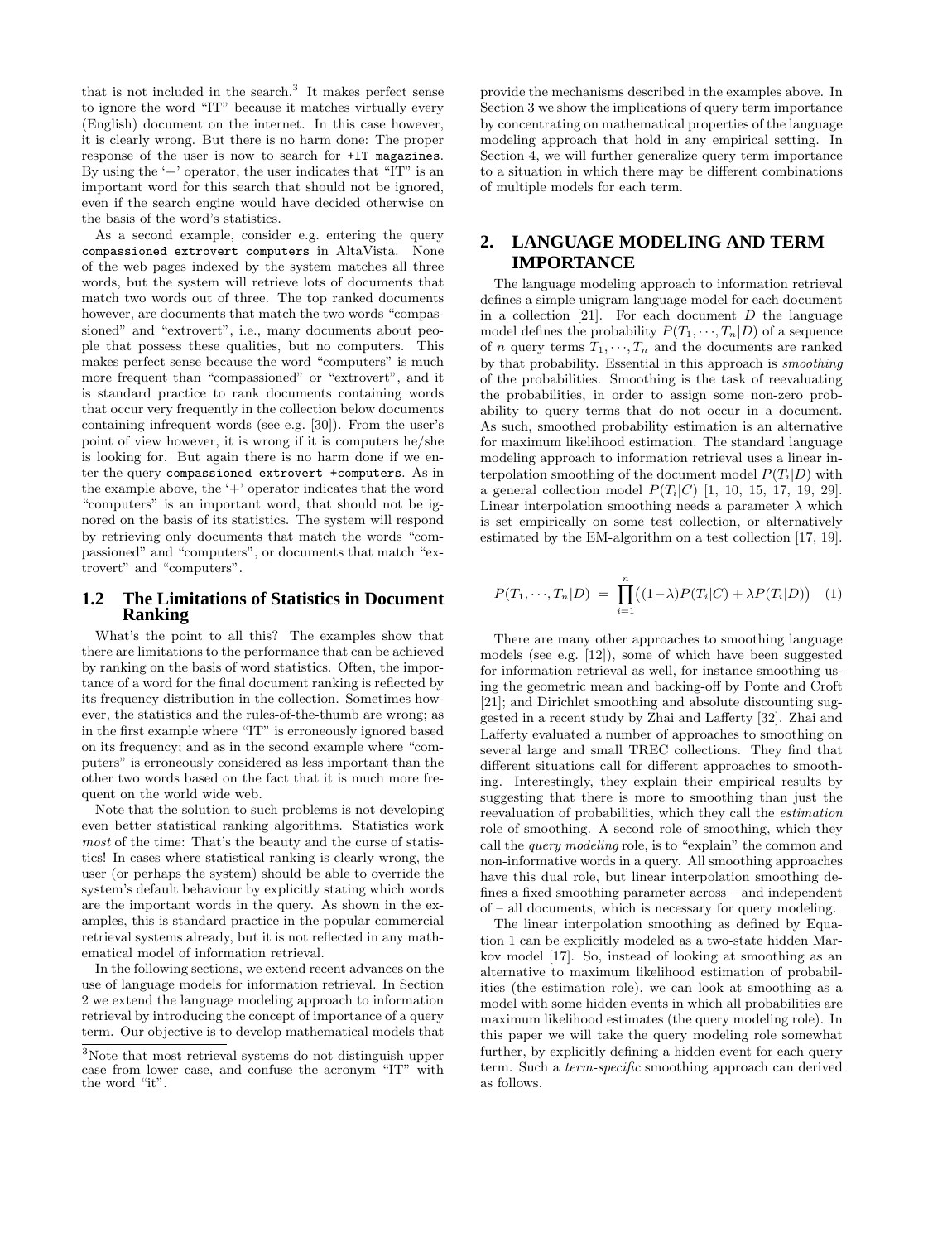First we assume independence between query terms:

$$
P(T_1,\cdots,T_n|D) = \prod_{i=1}^n P(T_i|D)
$$

Then we introduce for each query term  $T_i$  a binary random variable  $I_i$  denoting the *importance* of a query term. Thus,  $I_i = 1$  if the query term is important and  $I_i = 0$  if the query term is unimportant. The importance of a query term is a hidden variable, so we have to marginalize it by summing over its possible values: 0 and 1.

$$
= \prod_{i=1}^{n} \left( \sum_{i_i \in \{0,1\}} P(T_i, I_i = i_i | D) \right)
$$

Furthermore, let's assume that the importance of a query term does not depend on the document model. This is motivated by the fact that the importance of a query term will be used to encode the information (and only the information) about a term that cannot be derived from the document statistics or the collection statistics.

$$
= \prod_{i=1}^{n} \left( \sum_{i_i \in \{0,1\}} P(I_i = i_i) P(T_i | I_i = i_i, D) \right)
$$

If we write the full sum over the importance values we get:

$$
= \prod_{i=1}^{n} (P(I_i=0)P(T_i|I_i=0,D) + P(I_i=1)P(T_i|I_i=1,D))
$$

How does this equation relate to Equation 1? We use  $\lambda_i$ to denote the unknown probability of term importance, so  $\lambda_i = P(I_i = 1)$  and therefore  $(1 - \lambda_i) = P(I_i = 0)$ ; We make the assumption that the probability of an important query term is determined by the document language model, so we use  $P(T_i|D)$  as a short-hand of  $P(T_i|I_i = 1, D)$ ; and we make the assumption that the probability of an unimportant term is determined by the collection model, using  $P(T_i|C)$  as a short-hand of  $P(T_i|I_i = 0, D)$ . This gives us:

$$
P(T_1, \dots, T_n | D) = \prod_{i=1}^n ((1 - \lambda_i) P(T_i | C) + \lambda_i P(T_i | D))
$$
 (2)

Equation 2 differs from Equation 1 by the fact that we have a separate smoothing parameter  $\lambda_i$  for each query term i. But maybe the correct view is that we did not use any smoothing of probabilities at all: We just formulated a bit more complex model, and all of the model's probabilities are defined by maximum likelihood estimates. This is visualized in Figure 1.



Figure 1: The language modeling approach as a Bayesian network

Figure 1 shows a graphical illustration of the model as a Bayesian network. In a Bayesian network, random variables are represented as nodes, and the arcs represent the model's conditional dependencies. Following the convention in [13], clear nodes represent unknown, hidden variables, and shaded nodes represent the observed variables; in this case the query terms.

# **3. MATHEMATICAL PROPERTIES OF TERM-SPECIFIC SMOOTHING**

Term-specific smoothing provides the means to explain the examples described in Section 1. We will do so by first looking at the extreme values of the probability of term importance.

#### **3.1 Stop words**

The probability of term importance  $\lambda_i = 0$  implies that we are absolutely certain that the query term is not important. It is easy to verify that any query term for which  $\lambda_i =$ 0, the document model  $P(T_i|D)$  can be dropped from the calculation of the document score (because  $\lambda_i P(T_i|D)$  will be zero whatever the value of  $P(T_i|D)$ . Therefore, we can simply ignore the query term all together, as is done with the word "IT" in the first example described in Section 1.

Words from the query that are ignored during the search are usually referred to as stop words. Words might be ignored because they occur very frequently in the collection. Frequent words might not contribute significantly to the final document score, but they do require a lot of processing power. The motivation for stopping is in this case based on a trade-off between speed and quality: the quality of the search results might be somewhat worse, but the processing speed will be much better [2, 4, 20].

Note however that words might be ignored for different reasons, that is, stop words are not always words that occur in many documents. Often, words are stopped if they occur in a list that enumerates words that usually carry little meaning, like for instance "the", "it" and "a". These words do also have a high frequency in English, but most publicly available stop lists contain some words which are not frequently used at all. For instance the stop list in [22], contains words like "hereupon" and "whereafter", which occur respectively two and four times in the TREC-8 ad hoc collection.

#### **3.2 Mandatory terms**

A query term for which the probability of term importance  $\lambda_i = 1$  results in the following. For this query term, the collection model can be dropped from the calculation of the document score, because  $(1-\lambda_i)P(T_i|C)$  will be zero whatever the value of  $P(T_i|C)$ . As a result, the probabilities of the document model are no longer smoothed with the probabilities of the collection model: Documents that do not match the query term are assigned zero probability, and since any multiplication with zero will be zero, the final document score will be zero as well no matter how well it matches the other query terms.

Assigning  $\lambda_i = 1$  implies that we are absolutely certain that the relevant documents contain the term. A document will only get a non-zero probability if it matches the important term: Any document that does not contain the impor-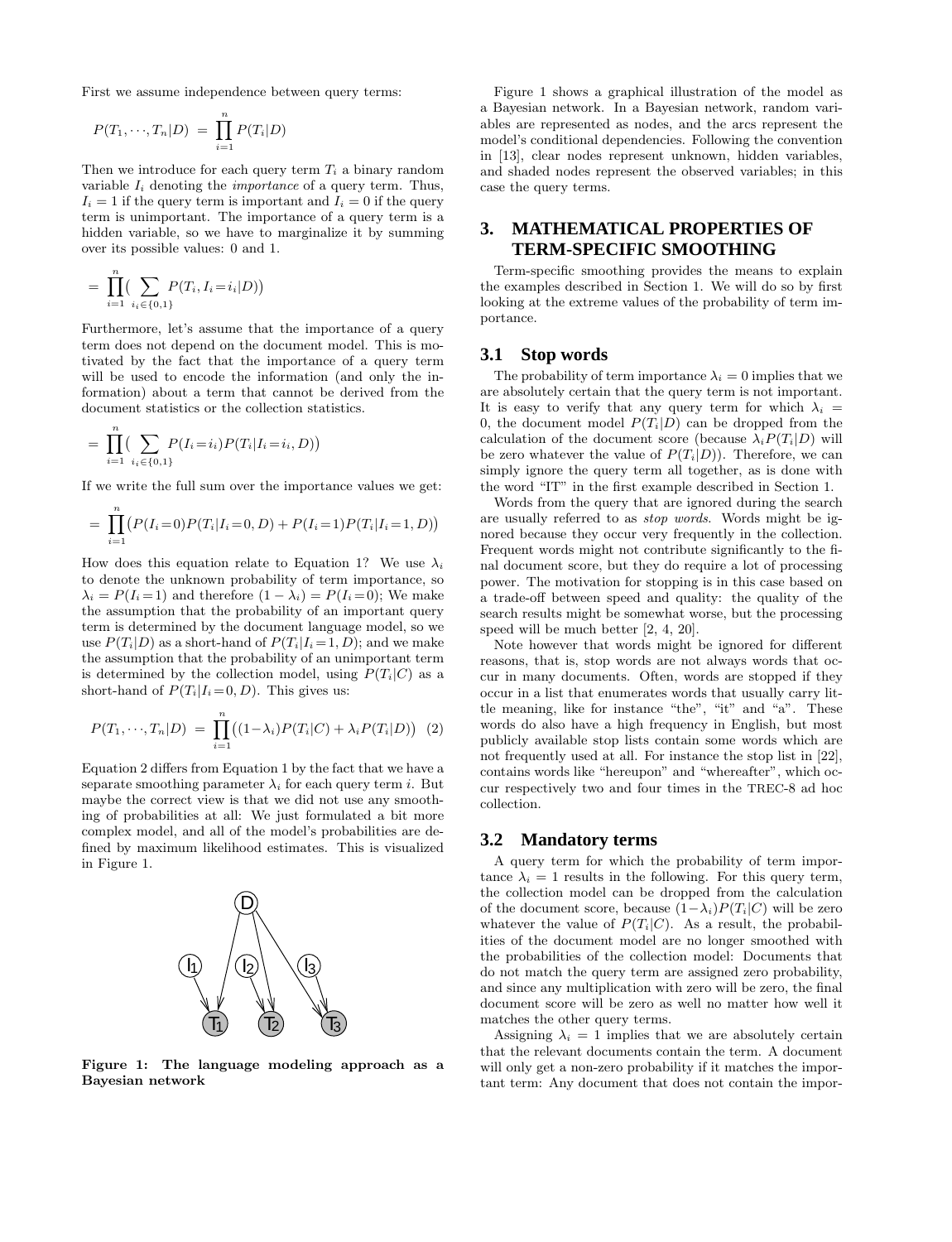tant term will not be retrieved. We will call a query term that should occur in every document retrieved a mandatory term. Usually, it is the user who decides which terms in his/her query are mandatory terms, for instance by using the '+' operator as described in the examples of Section 1.

#### **3.3 Coordination level ranking**

So,  $\lambda_i = 1$  ensures that all retrieved documents contain the ith query term. This makes us suspect that for values close to 1, the ranking will be a coordination level ranking. Coordination level ranking is a partial ranking of the documents such that documents containing  $n$  query terms are always ranked above documents containing  $n - 1$  query terms.

According to studies of user preferences, users like systems that obey the conditions of coordination level ranking. Users have their own mental models of how search engines work or should work [18]. They may start to question the integrity of a search engine that ranks a document that matches one query term above documents that match two query terms; even if this seems reasonable from the query's semantics. For instance, it seems reasonable that for the query big brown bear, documents containing only "bear" are more likely to be relevant than documents about big brown 'whatevers'. However, users (read: customers) might consider the former result an error because it does not fit their mental model of how a search engine should work [27]. Obviously, users become particularly aware of such rankings if short queries are used. In a lot of practical situations short queries are the rule rather than the exception, especially in situations where there is no or little user training like with web search engines.

For systems that use some form of  $tf.idf$ -like term weighting, it is certainly not uncommon that documents containing k query terms are ranked below documents containing  $k-1$ query terms. For some research groups, this is the main motivation for developing ranking methods that are based on other statistics, e.g. on the lexical distance of search terms in documents [5, 8]. As pointed out by experiments of Wilkinson et al. [31], some tf .idf measures behave more "like" coordination level ranking than others. For instance, the Okapi BM25 algorithm [25] behaves more like coordination level ranking than the Smart tfc.nfc algorithm [28]. They showed that weighting measures that are more like coordination level ranking perform better on TREC experiments, especially if short queries are used. Following their results, it might be useful to investigate what exactly makes a weighting algorithm behave like coordination level ranking.

#### *A proof of coordination level ranking if* λ *approaches 1*

As said, we suspect that high values of  $\lambda_i$  lead to coordination level ranking. Let us go back for a moment to the standard language modeling approach with one fixed  $\lambda$  for all query terms. This would be the system of our choice if no information on stop words, on mandatory terms, or on relevant documents (see Section 3.5) is available. First, let's have a look again at Equation 1:

$$
P(T_1,\dots,T_n|D) = \prod_{i=1}^n ((1-\lambda)P(T_i|C) + \lambda P(T_i|D))
$$

Dividing the formula by  $\prod_{i=1}^{n}((1-\lambda)P(T_i|C))$  will not affect the ranking because  $\lambda$  and  $P(T_i|C)$  have the same value for each document.

$$
P(T_1, \dots, T_n | D) \propto \prod_{i=1}^n \left(1 + \frac{\lambda P(T_i | D)}{(1 - \lambda) P(T_i | C)}\right)
$$

Any monotonic transformation of the document ranking function will produce the same ranking of the documents. Instead of using the product of weights, the formula can as well rank documents by the sum of logarithmic weights.

$$
P(T_1, \dots, T_n | D) \propto \sum_{i=1}^n \log \left( 1 + \frac{\lambda P(T_i | D)}{(1 - \lambda) P(T_i | C)} \right)
$$

The right-hand side of the equation defines a sum of loglikelihood ratios. Terms that do not match a document do not contribute to the sum [9, 32]. This gives us an easy way to formulate the requirement of coordination level ranking in terms of k matching terms, that is, a document that matches  $k$  terms should always have a higher score than a document that matches  $k - 1$  terms:

$$
k \log \left(1 + m \frac{\lambda}{1 - \lambda} \right) > (k - 1) \log \left(1 + n \frac{\lambda}{1 - \lambda} \right)
$$

The left-hand side of the inequality is the matching score of a document that contains  $k$  query terms. The right-hand side of the inequality is the matching score of a document that contains  $k - 1$  query terms. In the inequality, m and  $n (n, m > 0)$  replace the  $P(T_i|D)/P(T_i|C)$  ratios of the matching terms. Note that the  $P(T_i|D)/P(T_i|C)$  ratio is proportional to the frequency of occurrence of the term in a document and inversely proportional to the frequency of occurrence of the term in the collection, just as a tf .idf weight [9, 32]. For the simplicity of the proof,  $m$  is taken as the minumum of the  $P(T_i|D)/P(T_i|C)$  ratios of the k matching terms of the document on the left-hand side, and n is taken as the maximum of the  $P(T_i|D)/P(T_i|C)$  ratios of the k−1 matching terms of the document on the right-hand side. Proofing coordination level ranking for the extreme values of  $m$  and  $n$  will proof coordination level ranking for practical cases in which the ratio's values differ per matching term. Note that coordination level ranking might not be fulfilled if  $n \gg m$ .

It is easy to verify that the inequality holds if  $k = 1$ . For  $k = 1$ , the right-hand side is zero, and the inequality is true if  $\lambda > 0$ , no matter what the values of m and n are.

If  $k > 1$ , the k's might be moved to the left-hand side of the inequality and the rest to the right-hand side, resulting in:

$$
\frac{k}{k-1} > \frac{\log\left(1 + n\frac{\lambda}{1-\lambda}\right)}{\log\left(1 + m\frac{\lambda}{1-\lambda}\right)}
$$

In the following, we will proof that right-hand side of the inequality goes to 1 if  $\lambda$  approaches 1. So in the limiting case, the inequality will be true, because  $k/(k-1) > 1$  for any bounded  $k > 1$ . So, we only have to show that for any fixed  $m$  and  $n$ :

$$
\lim_{\lambda \to 1} \frac{\log\left(1 + n \frac{\lambda}{1 - \lambda}\right)}{\log\left(1 + m \frac{\lambda}{1 - \lambda}\right)} = 1
$$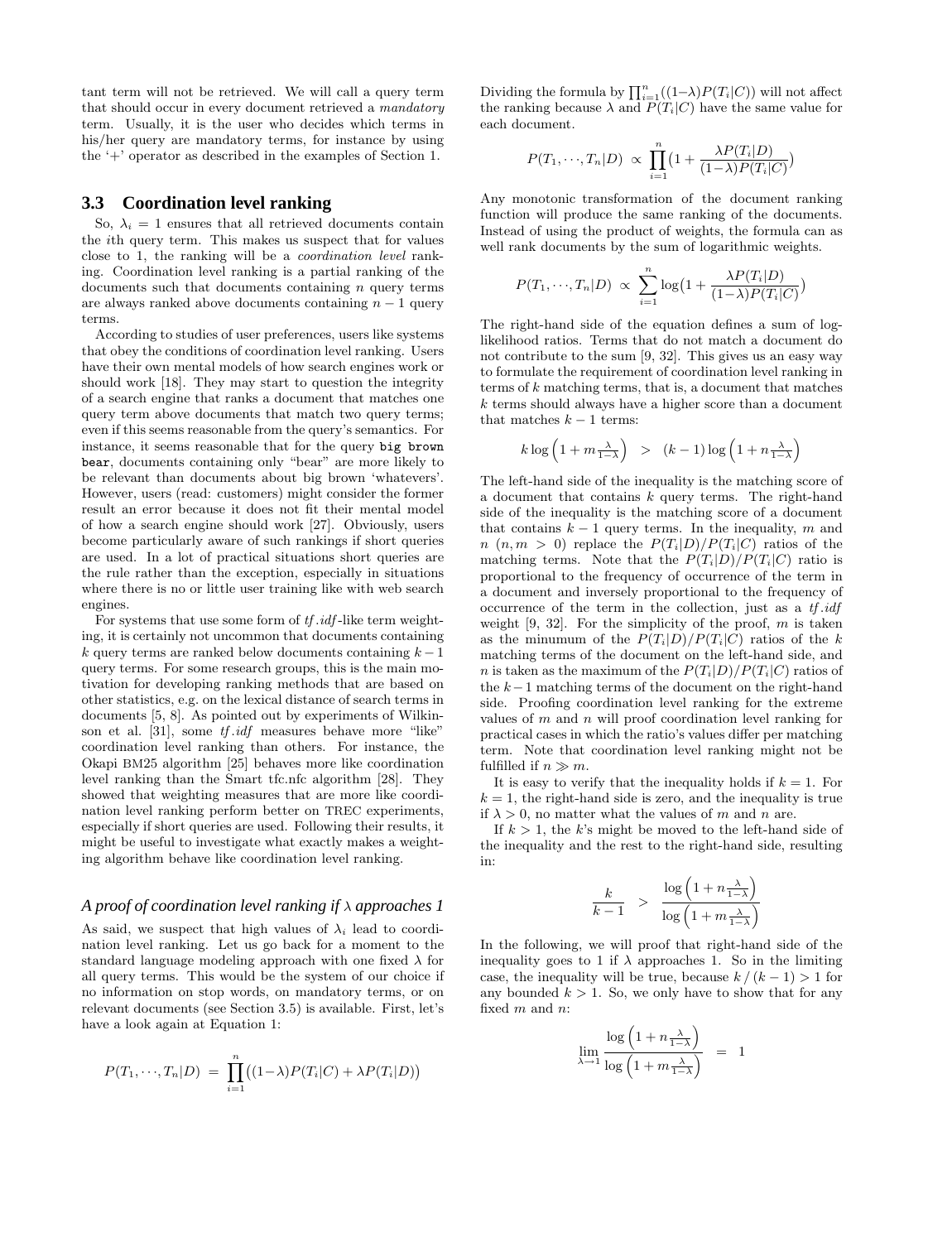This can be shown as follows.

$$
\frac{\log\left(1 + n\frac{\lambda}{1-\lambda}\right)}{\log\left(1 + m\frac{\lambda}{1-\lambda}\right)} = \frac{\log\left(\frac{1-\lambda+n\lambda}{1-\lambda}\right)}{\log\left(\frac{1-\lambda+n\lambda}{1-\lambda}\right)}
$$

$$
= \frac{\log(1-\lambda+n\lambda) - \log(1-\lambda)}{\log(1-\lambda+n\lambda) - \log(1-\lambda)}
$$

Divding the numerator and the denominator by  $-\log(1-\lambda)$ results in:

$$
= \frac{1 - \frac{\log(1 - \lambda + n\lambda)}{\log(1 - \lambda)}}{1 - \frac{\log(1 - \lambda + m\lambda)}{\log(1 - \lambda)}}
$$

which will in fact approach 1 if  $\lambda$  approaches 1, because  $\lim_{\lambda\to 1} \log(1-\lambda+n\lambda) = \log n, \lim_{\lambda\to 1} \log(1-\lambda+m\lambda) =$  $\log m$ , and  $\lim_{\lambda \to 1} \log(1 - \lambda) = \infty$ .

A value of  $\lambda$  close to 1 results in coordination level rankings. A high value implies that we are pretty confident that all query terms are important terms, which in general would be the case with short queries. For longer queries, it might no longer be justified to assume that all query terms are important, and a lower value of  $\lambda$  might be a better choice. In fact, this is supported by the experimental results of Zhai and Lafferty [32]: A high value of  $\lambda$  is a good choice for short queries, whereas a lower value is more appropriate for longer, verbose queries.

## **3.4 Discussion**

The probability of term importance  $\lambda_i$  provides a mathematical model (or explanation) of a number of simple facts of information retrieval, if we consider its extreme values  $\lambda_i = 0, \lambda_i = 1$  and  $\lambda_i \rightarrow 1$  for all *i*:

- Sometimes systems ignore words, and the reasons to ignore them cannot always be explained by statistics.
- Often users/customers may want to restrict the retrieved list of documents to documents that match one or more specific terms, regardless of the frequency distributions of these terms.
- Users/customers may want to enforce a coordination level ranking of the documents, regardless of the frequency distribution of the terms.

We showed that it is possible to reason about these facts in terms of a language modeling approach to information retrieval. Note that we do not have to show empirically on a test collection that our language modeling system supports stop words, mandatory words and coordination level ranking: We are able to show by using some simple mathematics that this will be the case in any empirical setting.

#### **3.5 Relevance feedback**

As shown above, there are two extremes to explicitly modeling the importance of a term. At one end of the spectrum terms might be completely ignored if we assume that they are unimportant. At the other end of the spectrum terms are mandatory in the retrieved list of documents if we assume that they are important. However, in general we might expect the optimal values of  $\lambda_i$  to be somewhere between the extremes.

Finding optimal values for some unknown parameters in information retrieval is often addressed from the viewpoint of relevance feedback [24, 26]. Given some examples of relevant documents, what would be the probability of term importance for each term that maximizes retrieval performance? A standard approach to optimization in the language modeling field is the use of the Expectation Maximization (EM) algorithm [7]. The EM-algorithm will maximize the probability of the observed data given some training data. The EM-algorithm that maximizes the probability of the query given some relevant documents would be defined as follows.

E-step: 
$$
m_i = \sum_{j=1}^r \frac{\lambda_i^{(p)} \cdot P(T_i|D_j)}{(1-\lambda_i^{(p)})P(T_i|C) + \lambda_i^{(p)}P(T_i|D_j)}
$$
  
M-step:  $\lambda_i^{(p+1)} = \frac{m_i}{r}$ 

The algorithm iteratively maximizes the probability of the query  $T_1, \dots, T_n$  given r relevant documents  $D_1, \dots, D_r$ . Before the iteration process starts, the unknown parameters  $\lambda_i$ are initialized to their default values  $\lambda_i^{(0)}$ . Each iteration p estimates a new value  $\lambda_i^{(p+1)}$  by first doing the E-step and then the M-step until the value of  $\lambda_i^{(p+1)}$  is not significantly different from the value of  $\lambda_i^{(p)}$  anymore.

Experimental results on a retrospective relevance weighting task show that this algorithm provides a relative performance gain that is as good as relevance feedback via the traditional probabilistic model [11]. In this study, the performance of the language modeling approach – with and without relevance feedback – is about 60  $\%$  higher than the performance of the probabilistic model.

# **4. A GENERALIZATION OF TERM IMPORTANCE**

A simple but powerful generalization of the model presented so far is allowing the random variable  $I_i$  to have more than two realizations. Such an approach defines a linear combination of more than one document model and the background model; combining the standard document model with e.g. a model of the title words, or e.g. a model of anchor texts of hyperlinks pointing to the document.

Interesting from this perspective is the combination of the unigram document model with a bigram document model to explicitly include the search for phrases, as suggested by Miller et al. [17] and Song and Croft [29]. The model might be defined as a multi-state hidden Markov model [17]. Equation 3 defines such a higher order model.

$$
P(T_1, \dots, T_n | D) = ((1 - \lambda_1) P(T_1 | C) + \lambda_1 P(T_1 | D))
$$
  

$$
\prod_{i=2}^n ((1 - \lambda_i - \mu_i) P(T_i | C) + \lambda_i P(T_i | D) + \mu_i P(T_i | T_{i-1}, D))
$$
  
(3)

In this case, the importance of a term  $T_i$  might be 0 (unimportant as before), 1 (important as before) and 2 (the query term  $T_i$  is generated from the bigram model). Similar to Equation 2,  $\mu_i$  is used instead of  $P(I_i=2)$  and  $P(T_i|T_{i-1}, D)$ instead of  $P(T_i|T_{i-1}, I_i = 2, D)$ . The conditional dependen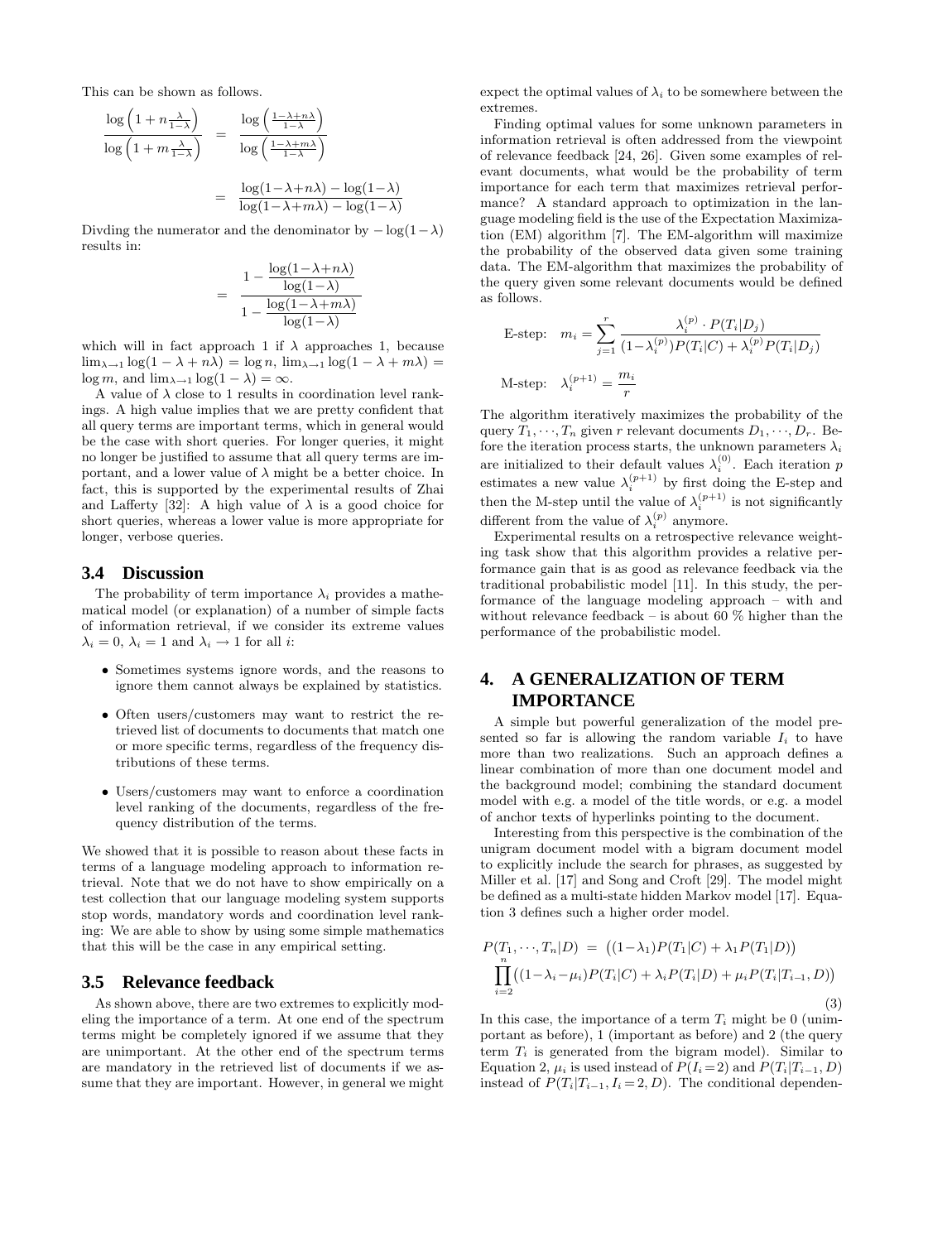cies now include dependencies between query terms. This is visualized in the Bayesian network of Figure 2.



Figure 2: Graphical model of dependence relations between query terms

In such a generalized model, we have both stop words and stop bigrams. Consider for example the query last will of Alfred Nobel. It does not make sense to search for all possible bigrams in the document collection, because this might take to much system resources. Based on the term statistics, the system might e.g. decide that the bigrams "last will"<sup>4</sup>, "will of" and "of Alfred" are all 'stop bigrams', that is,  $u_i = 0$  for these bigrams. The system might decide that "of" is a stop word as well, that is,  $\lambda_i = 0$  and  $\mu_i = 0$ for this word.

Similarly, users might override the system's decisions if they are not satisfied with the search results. For instance, the query "last will" of Alfred Nobel indicates that "last will" should not be a stop bigram  $(\mu_i > 0)$ ; and the query +"last will" of Alfred Nobel indicates that "last will" is a mandatory bigram, that is,  $\mu_i = 1$  and  $\lambda_i = 0$  for this bigram.

Note that the use of single or double quotes to mark phrases is standard practice in many information retrieval systems, for instance web search engines like Google and AltaVista, and for instance commercial online services like those provided by Dialog and LexisNexis.

# **5. CONCLUSION**

In this paper we extended the language modeling approach to information retrieval by explicitly modeling the importance of a term. By doing so, we are able to define complex models in which we might decide on a rather ad-hoc basis that some words are stop words, others are mandatory words, some pairs of words should be considered as phrases, some phrases might be mandatory, etc. Any such ad-hoc decision would override the default ranking algorithm.

Decisions on stop words and stop phrases (bigrams) are typically taken by the system, based on a trade-off between search quality and search speed. Including all document representations in each search would take too much of the system's resources, so only a few representations will be considered in practice by default, including maybe one or two bigrams.

Decisions on mandatory words and phrases are typically taken by the user. A user that is not satisfied with the system's default behaviour, or a user that has some experience with the system, will be able to mark the words and phrases he/she thinks are important. In such cases it is important that the user has some idea of how the system works. The system's default behaviour should be rather transparent, e.g. by always providing coordination level rankings.

Today's statistical ranking algorithms perform quite well in empirical settings, especially algorithms motivated by the language modeling approach. However, there will always be a few exceptions to the good performance: Some queries for which the statistics are clearly wrong. There might be only one or two of those examples in test collection with 50 topics. Whether or not the user's ad hoc decisions on mandatory words and phrases will actually result in significantly better system performance in terms of precision and recall might therefore be hard to measure. Such cases are addressed by this paper.

What about the statistical ranking algorithms of the future? Now that we have identified ways to model ad hoc decisions on multiple levels of language models in order to construct complex query representations, the next step might be trying to automate these ad hoc decisions. Such an automatic ad hoc decision (which would then of course no longer be 'ad hoc') might be based on the fact that it describes the data more parsimoniously [23]. For instance, in a multiple level language model, some levels might be defined as models of specific topics. As such, a unigram model of general language, modified by a small number of topic-specific unigram models, each of which has parameters for only a small number of topic-specific specialist terms and phrases, would be a very parsimonious, and possibly quite powerful, model for a collection of documents. . .

## **6. REFERENCES**

- [1] A. Berger and J. Lafferty. Information retrieval as statistical translation. In Proceedings of the 22nd ACM Conference on Research and Development in Information Retrieval (SIGIR'99), pages 222–229, 1999.
- [2] H.E. Blok, D. Hiemstra, S. Choenni, F.M.G. de Jong, H.M. Blanken, and P.M.G. Apers. Predicting the cost-quality trade-off for information retrieval queries: Facilitating database design and query optimisation. In Proceedings of the 10th International Conference on Information and Knowledge Management (CIKM'01), pages 207–214, 2001.
- [3] P.D. Bruza and T.W.C. Huibers. Investigating aboutness axioms using information fields. In Proceedings of the 17th ACM Conference on Research and Development in Information Retrieval (SIGIR'94), pages 112–121, 1994.
- [4] C. Buckley and A.F. Lewit. Optimization of inverted vector searches. In Proceedings of the 8th ACM Conference on Research and Development in Information Retrieval (SIGIR'85), pages 97–110, 1985.
- [5] C.L.A. Clarke, G.V. Cormack, and E.A. Tudhope. Relevance ranking for one to three term queries. In Proceedings of RIAO'97, pages 388–400, 1997.
- [6] W.B. Croft, D.J. Harper, D.H. Kraft, and J. Zobel, editors. Proceedings of the 24th ACM Conference on Research and Development in Information Retrieval (SIGIR'01). ACM Press, 2001.
- [7] A.P. Dempster, N.M. Laird, and D.B. Rubin. Maximum likelihood from incomplete data via the

<sup>4</sup>Note that "will" is a very frequent word in English.